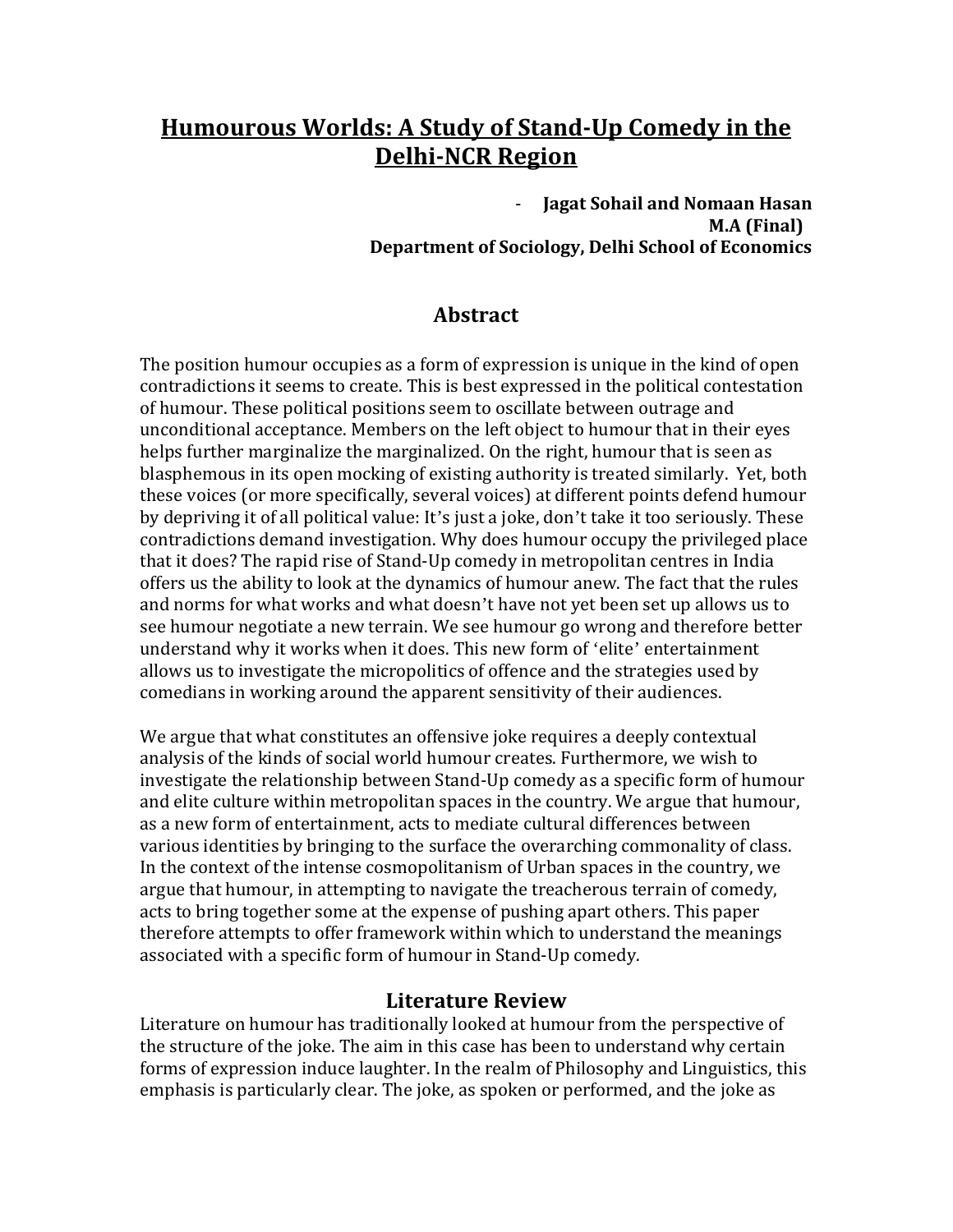written are, in large part, seen as equivalent (Critchley, 2002; Koestler, 1964). In slight contrast to this, sociological approaches to the study of humour, while not many in number, have looked at humour as either a means of oppression (Powell & Paton, 1988; Finney, 1994) or as resistance (Hillenbrand, 2002; Rodrigues & Collinson, 1995). Here, humour is understood to be a powerful tool that either dominates or subverts depending on its strategic and contextual usage. However what constitutes humour or what makes a joke funny is seen as irrelevant. Our attempt in this paper is to offer a systematic framework with which to view Stand-Up comedy and to therefore also suggest that a deeply contextual understanding of different forms of humour is required if we are to deconstruct the various, often contradictory, responses to humour. As a cautionary note then, this paper discusses specifically Stand-Up comedy and the framework we attempt to present should not be seen as a universal or generalizable claim for humour as a whole. Furthermore, Stand-Up comedy in India needs to be understood as a form of entertainment largely accessible to and tailored for elite communities in urban centres. This paper is therefore a study of the manifestation of elite culture as much as it is a study of humour.

## **Studying a Nascent Phenomenon: Setting the stage for a study of Stand-Up Comedy**

Many of the comics we spoke to had been a part of the scene since its inception with the establishment of the first open-mic series by Papa CJ six years ago. They had witnessed the growth in its popularity and its heightened presence in the public consciousness. This was both an outcome of and a cause for the notoriety stand-up comedy had gained in recent times, best exemplified by the massive outcry over AIB's Knockout. While Bombay has had a flourishing stand-up comedy scene for the longest in the country – with designated venues for such shows and a good supply of comics given its proximity to the entertainment industry – other metropolitan cities such as Delhi and Bangalore are beginning to catch up. The audience in these latter cities is however not very mature and is only beginning to get acquainted with stand-up comedy.

An overwhelming majority of the audience members at the shows we attended had never seen stand-up comedy before. Its incipient status in India means that the criteria for what constitutes stand-up comedy have not congealed yet. This flexibility accounts for the uncertainty experienced both by the performer and the audience. The absence of an expected routine makes the relationship between the comic and the audience more fraught with tension. Once an art form gets established over time a consensus concretizes on the criteria for evaluating it. There comes into existence a whole regime of norms governing what counts as acceptable and what doesn't. Since the contours of stand-up comedy in India are still amorphous, each show is not only an exhibition of stand-up comedy but an exercise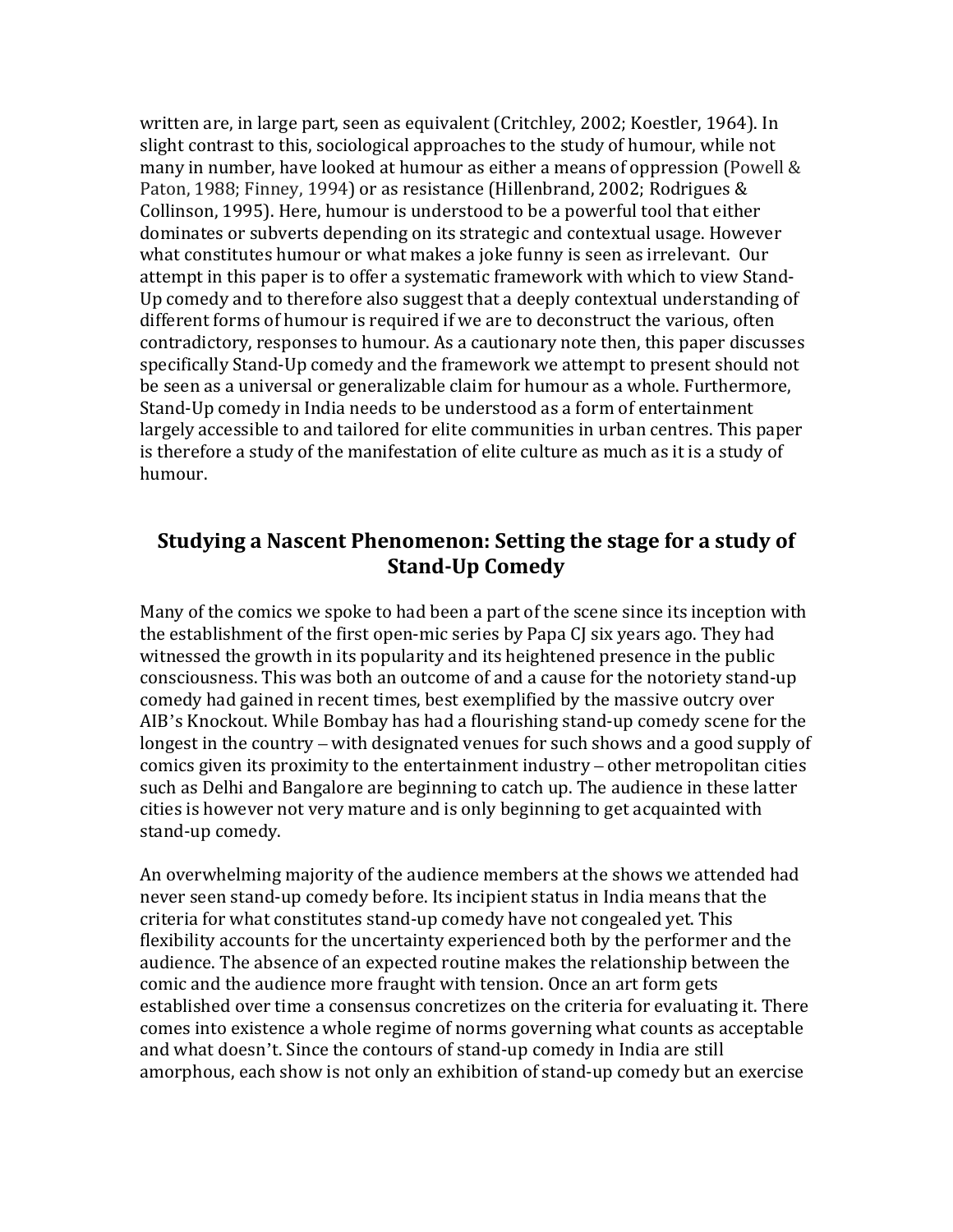in figuring out what stand-up comedy is - an exercise that the audience and performer are both equally engaged in.

This figuring out takes place during the performance itself due to the specific character of stand-up comedy, which distinguishes it from other genres of humour. Stand-up comedy involves live interaction between the performer and the audience. The impact of the audience on the performance is therefore a lot more direct and immediate than, say, in theatre or music. The feedback from the audience – loud laughs or hostile silences – directly shapes the material of the comic. This naked confrontation of the performer with the audience along with the phenomenon's nascency makes stand-up comedy an ideal prism through which to investigate the mechanics of humour.

## **Approaching the Field**

This study was carried out over a month from late May to the first week of July in 2015. It consisted primarily of participant observation which involved us attending stand-up comedy shows. We also gained insight into the phenomenon from semiformal conversations with audience members, and semi-structured interviews with stand-up comics. Our focus was on two types of shows: ticketed events and openmics. The former were featured shows while open-mics were platforms for amateur upcoming comics to showcase their talent and hone their craft. Their juxtaposition provided a revealing contrast that helped us develop a more holistic understanding of stand-up comedy in Delhi.

Though a club dedicated solely to comedy is yet to be built in Delhi, a few restaurants and bars in the city's upscale markets are venues for stand-up comedy once a week. Besides, cultural hubs such as India Habitat Centre and Epicentre, Gurgaon also organize these events, albeit infrequently. These venues became key sites for the purpose of this study. We attended a total of eight shows over the course of a month and interviewed eight established stand-up comics – those who had graduated to performing featured shows. Three of these were 'solo shows' (featuring only one comic), two followed a 'showcase' format (which involves an opening act who is the host, a middle act, and the headliner), while the remaining three were open-mic events. We attended shows at Manhattan microbrewery in Gurgaon (2), Epicentre (1), also in Gurgaon, India Habitat Centre (1), Alliance Francaise (1), Summerhouse café (1), Café Red (1) and Barrels (1), all in South Delhi.

## **The Social World of Stand-Up Comedy: The Mediation of 'Class' and Diversity**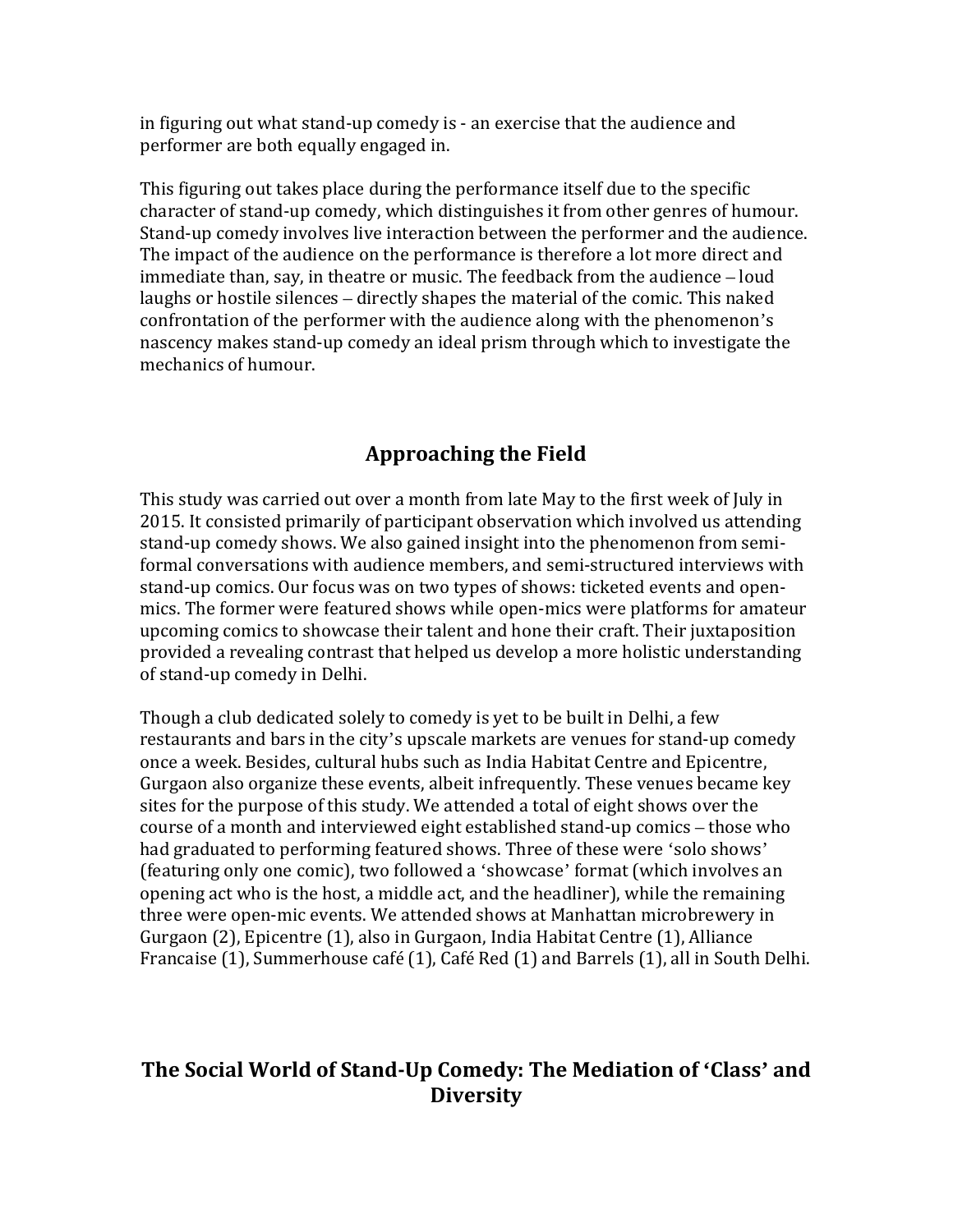#### **Site 1: 'Manhattan' in Gurgaon**

Several groups of people sit around various tables spread out over a dimly lit room. A bar on one side and a stage on the other roughly define the space of this room – both are visible to anyone sitting in the microbrewery. An unseen announcer tells the audience that they must "settle down" and place any final orders before the show begins. Most people have a drink in their hands and sit in groups talking to each other and laughing. The evening thus far, has been like any other evening where groups of friends might have decided to go to one of the several elite locations like Hauz Khas Village in Delhi or Cyber Hub in Gurgaon to grab a few drinks and celebrate the coming to end of a long (but well paying) working week. People are dressed immaculately and wouldn't look out of place in a bar in London or a café in New York. There is richness in the air. The food on people's tables, the cocktails in their hands, all bear the signs of this richness – aesthetic in a way that only the truly elite can afford and, perhaps more importantly, appreciate. As the lights dim and a Stand-Up comic is invited onto stage, generous applause masks what is otherwise a sudden, even unwelcome change in context. Some people very simply didn't know that there was to be a comedy show tonight and aren't pleased that their conversations will now be hushed, their attentions unexpectedly divided. While the rest (most) are aware of the show, they aren't quite sure what to expect. Many have come only for the first or second time. The focus on the evening is suddenly shifted to one person standing on a stage, centrally located and unavoidable. The tense silence that lingers over the room briefly reminds the audience and the performer how precarious this relationship is.

Manhattan microbrewery is one of the most popular locations for comedy in the NCR region, with professional shows every Thursday. Located in a mall about two kilometers away from Sikandarpur metro station, it seems to stand out – as do several such places in Gurgaon – as an example of the contrasting landscape created by the rapidly developing suburb. The road right outside the mall is poorly maintained and broken in several places. Large parts of the area are under construction and yet these roads typically see cars that would cost many, who see them drive past, their lives earnings. The name, Manhattan describes perfectly the kind of space that is being constructed here. Whiskey is served in crystal glasses, cocktails in martini glasses and home brewed "Belgian" wheat beer is served in large 500 ml mugs. People in the audience, clothed in a variety of suits and dresses, finally turn their attention to the Stand-Up who has suddenly occupied Centre stage.

Among the audience members we interviewed, not one had in fact seen a comedy show more than twice. Most were from corporate backgrounds, and were surprisingly old. While the majority were between the late 20s to the early 40s, a few people were even older (50s-60s). We expected, as a generation that is perhaps better exposed to Stand-Up comedy as it happens around the world, to find more people our age (early 20s). Then again, the prices column on the menu made it clear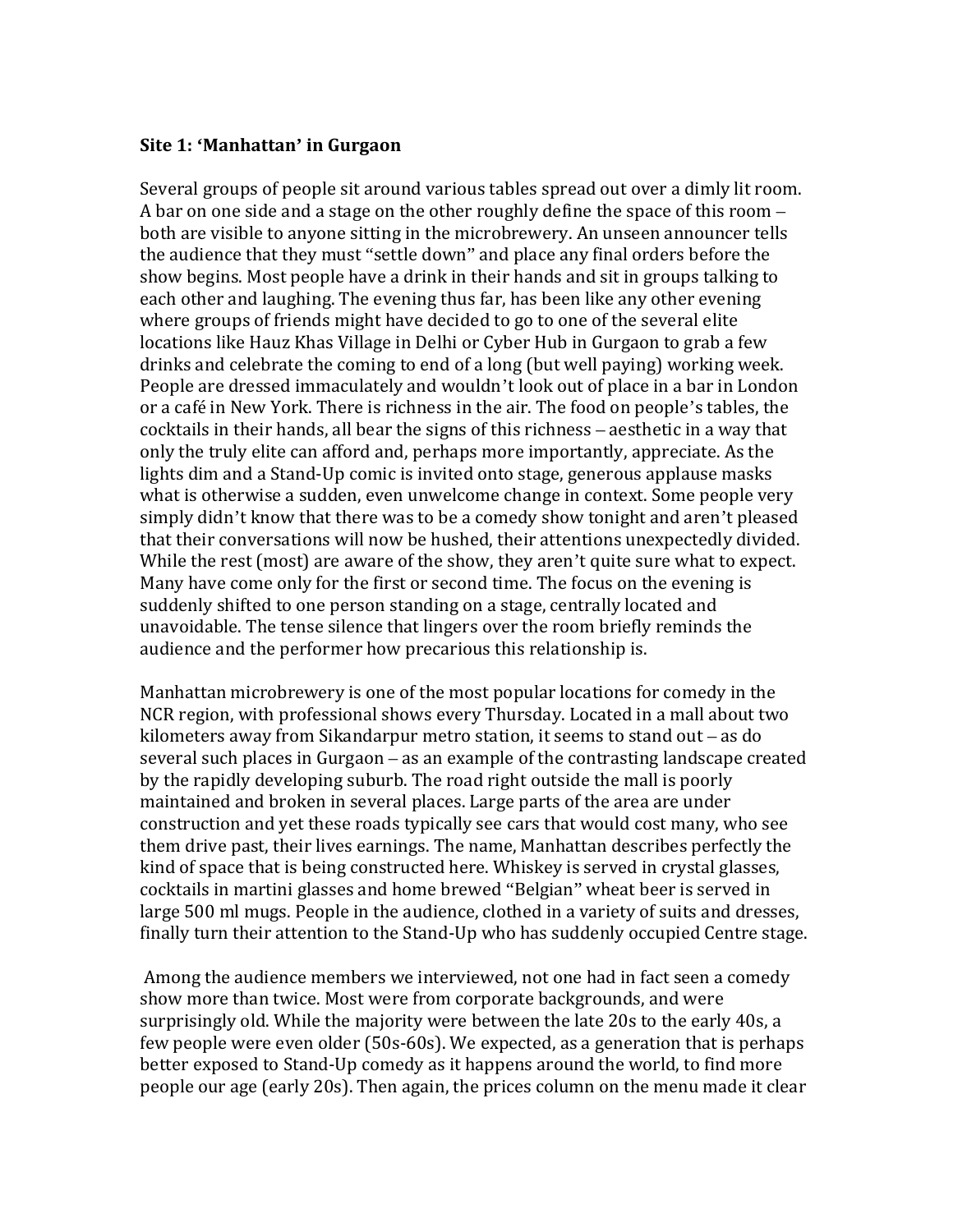to us why that couldn't happen. These were places frequented only by those who had already made money, or at the very least, already had it.

The fact that the audience in Delhi is a nascent one is hugely significant to the way in which (successful) Stand-Up comedy is structured in the city. The audience, apprehensive and unsure, is not yet willing to immediately abandon 'political correctness' and are far more guarded than in other cities like Bombay where audiences have comparatively 'grown' and in some sense prepared for this particular format of humour.

Nearly all the comedians we interviewed told us that they were more careful with audiences in Delhi for precisely this reason. The result is that almost all shows involve a great deal of interaction between the audience and the comic at the beginning of the show. The comedians we interviewed told us that "warming up the audience" in this way was an essential strategy to the success of the show for several reasons. The most important of these reasons to the comedians is fairly intuitive. If the audience likes a comedian, then she will get away with even the most offensive humour. On the other hand, a disliked Stand-Up comic will find the most harmless material falling on unappreciative, if not offended ears. Thus audience interaction becomes one of the most common strategies used by Stand-Up comics to negotiate with audiences that are relatively new to the genre. In fact, in every show we went to, a large part of the beginning of the show involved just this. Where there were two or more comedians performing – Manhattan often has three, and 'Open Mic' events have several – one comedian would exclusively be responsible for this interaction. The 'host' of the show thus becomes a comic whose primary responsibility becomes to gauge the audience and warm them up to the show. Individual performers often spend up to 15-20 minutes on this interaction, and in one instance we saw a show where over half the performance involved interaction with the audience.

Needless to say, this interaction is extremely tricky and is far from always successful. One good example that illustrates the tension between a nascent audience and a comedian is described here.

*In our very first show, a member of the audience interrupted the Stand-Up comic during his audience interaction, by telling him to "be funny" and go on with the show instead of making fun of people in the audience. She was offended because she thought the comedian was being insensitive and offensive to the audience. She expressed her annoyance with the comedian by urging him to "go on with the real show". The comedian, incredulous, responded at this point by telling her that this was the show. "This is how Stand-Up is, have you never seen one before? What did you expect?"*

This in our eyes is telling. While there are reasons to believe that people should take themselves less seriously, and many of the comedians we spoke to lamented that people didn't, the response here is not one that tries to justify the interaction on the basis of the content of the interaction. Rather, he resorted to the form of the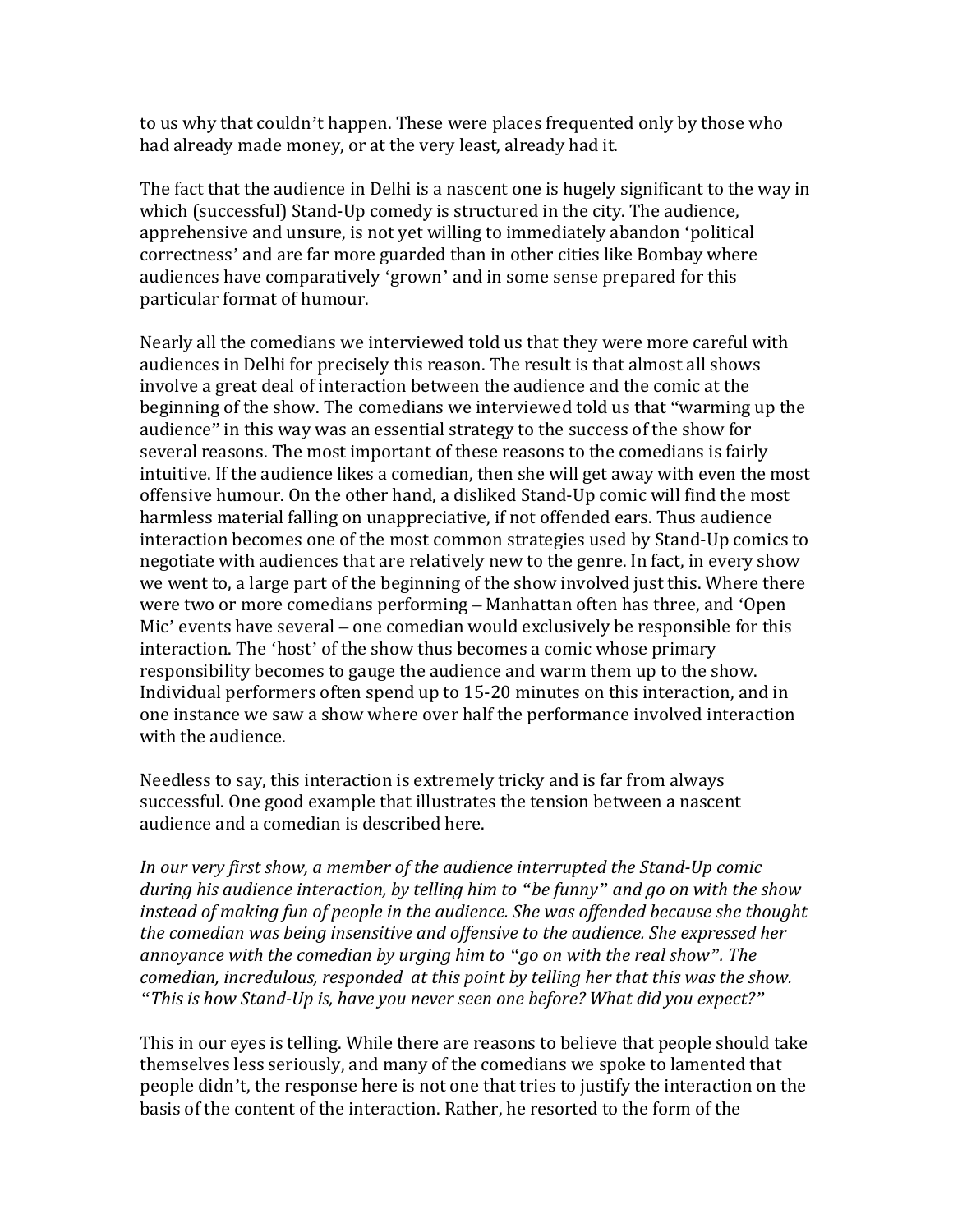humour. The reason people shouldn't get offended isn't because the jokes aren't offensive, but because a 'good' audience shouldn't care even if they are. A good audience should know what a Stand-Up comedy show entails. Here we see the beginnings of the problem. While nascent audiences need to be introduced to the idea of humour, the comedian must do this without the usual willing 'suspension of offence' a mature audience would enter a show with. Hence secondary strategies that allow comedians to distance themselves from objectionable content in these interactions are born (Perez 2013: 35). Thus the comedian will usually preface her jokes with sentences that bring the audience and the comedian closer, while distancing her from any negative connotations of the joke. A good example of this is when a comedian addresses a particular regional/religious/ethnic group.

#### *"Are there any Punjabi's in the house? Punjabi's in the house please give me a cheer!"*

*A loud cheer from a few tables towards the back of the room draws the comedian's attention.* 

*"You know, my wife is Punjabi. I absolutely love them. They're some of the nicest and most hospitable people you will meet in the world. But why are they so loud? It's almost like every time they say something, they want their relatives in Pakistan to hear them!"*

Here, the joke refers to a fairly sensitive topic for people from Punjab – partition. By prefacing the joke with a claim to have a close association with the community, the comedian makes it clear that the joke was meant in good taste and that in some sense, he had earned the 'right' to crack the joke because of this close association with the community.

But more important perhaps are the consequences of these interactions, and the various strategies used to make them successful to the social world created by Stand-Up comedy.

Very few popular performing arts deal with the 'fourth wall' the way Stand-Up comedy does. Here, not only is the performer addressing the audience directly (as would a speech) but also interacting with them. The Stand-Up is often engaged in a dialogue with her audience, something reserved usually for more experimental genres of performance arts like interactive theatre. Further, while there are significant exceptions to this, in most performing arts, to be made acutely aware of a fellow audience member is usually extremely undesirable. Invariably, this takes the form of the man whose cellphone rings loudly while you're sitting next to him watching a play, or the person in front blocking your view at a music concert. The crowd is usually recognized as an anonymous 'mass' that adds to the general environment of the performance – applause at the end of a play, or singing along to a song being performed. With Stand-Up, it is clear that the audience is differently oriented.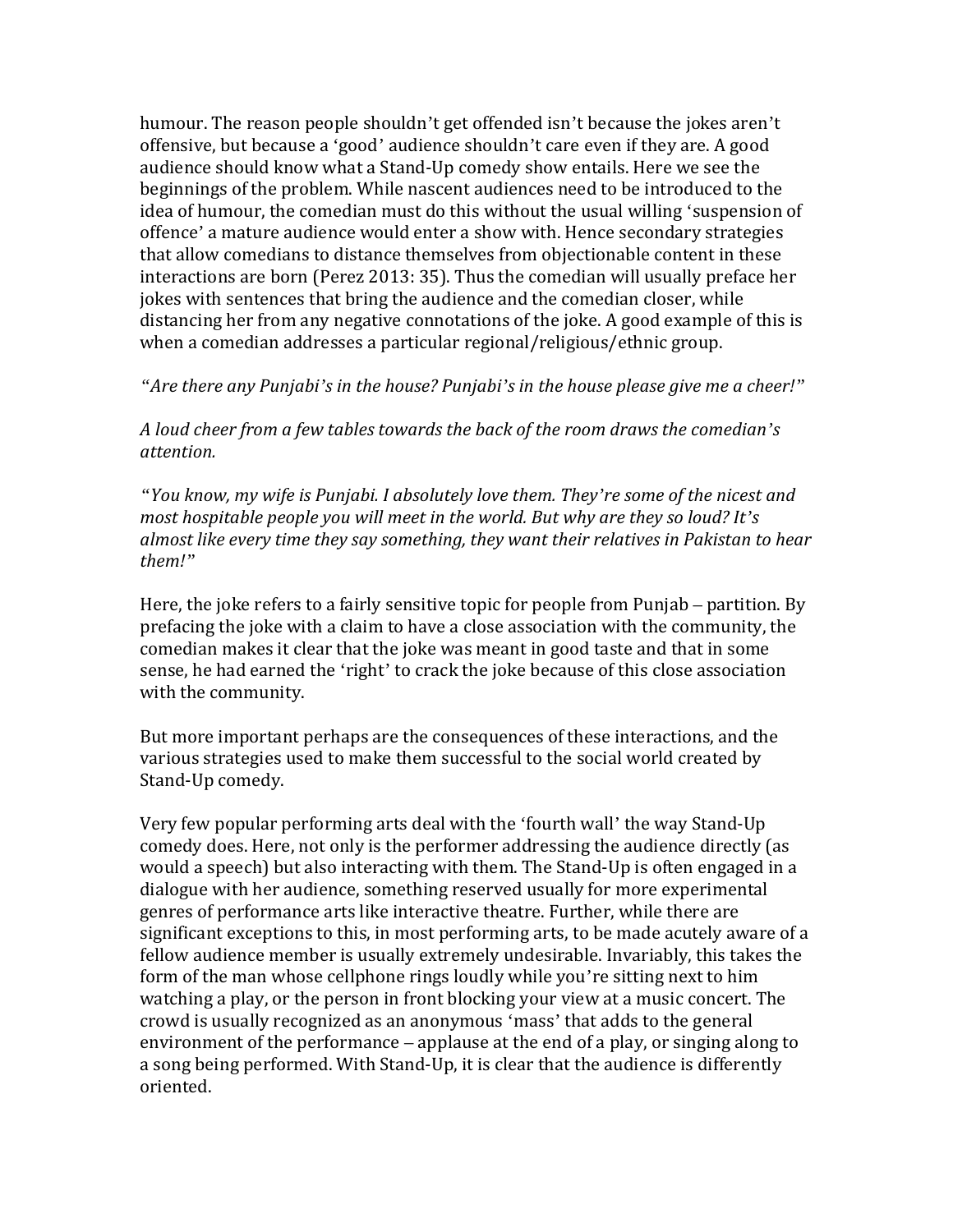*"Hello!" (Referring to a couple sitting in front of the stage) "Are you two here together?"*

*"Yes."*

*"What are your names?"*

*"Raj and Priya."*

*"Are you married, Raj and Priya?"*

*"Yes, we got married two months ago!"*

*"My condolences."*

By addressing the couple sitting at a table, the comedian here does a few things. Firstly, she enters into a relationship with the couple referenced. Invariably, the couple (or any group) will be repeatedly referenced throughout the show, both by her and other comedians performing at the show. Secondly, the rest of the audience comes into a relationship with this couple. Raj and Priya become an important part of the rest of the show and therefore an important part of the performance itself. Thirdly, and this is dependent more on the space in which the performance is happening rather than the comedian's proficiency, a particular configuration of space takes place. The table in the front, is the table where Raj and Priya sit. It would be hard to identify them after the show, when everyone is walking around but as long as they are sitting on the table right in front of the stage, they will be recognized as Raj and Priya. Lastly, and this is crucial, Raj and Priya are given one, complete identity. They are the newly wed couple, complete with all the associated stereotypes. It hardly matters if Raj and Priya will go on to have a completely happy marriage, or if Raj is actually more proficient at remembering anniversary dates than Priya. For the purpose of this show, they are a 'newly wed couple'. The humorous aspect of this interaction is based in precisely this trope: everyone knows marriage makes you miserable, you poor, naïve things. Thus people are carefully and thoroughly categorized in this way, with each group being given it's own identity. A group of engineers sitting on a table would be identified by their characteristic lack of female company, the table with an old married couple with the typical dysfunctionalities of marriage (forgetting anniversary dates, baldness etc.) and the group of Punjabis with their loud, supposedly obnoxious demeanors. In each case, the identities given to these groups are very specific. It goes without saying that the old married couple may also be Punjabis and the group of engineers may all be married, but for the purpose and duration of the show, they are to see themselves, and more importantly, others are to see them, within the framework of the identity assigned to them.

The initial point of interaction is usually very tense. It does, of course, help if people happen to have more 'brew' in their stomachs than in their mugs, as is often the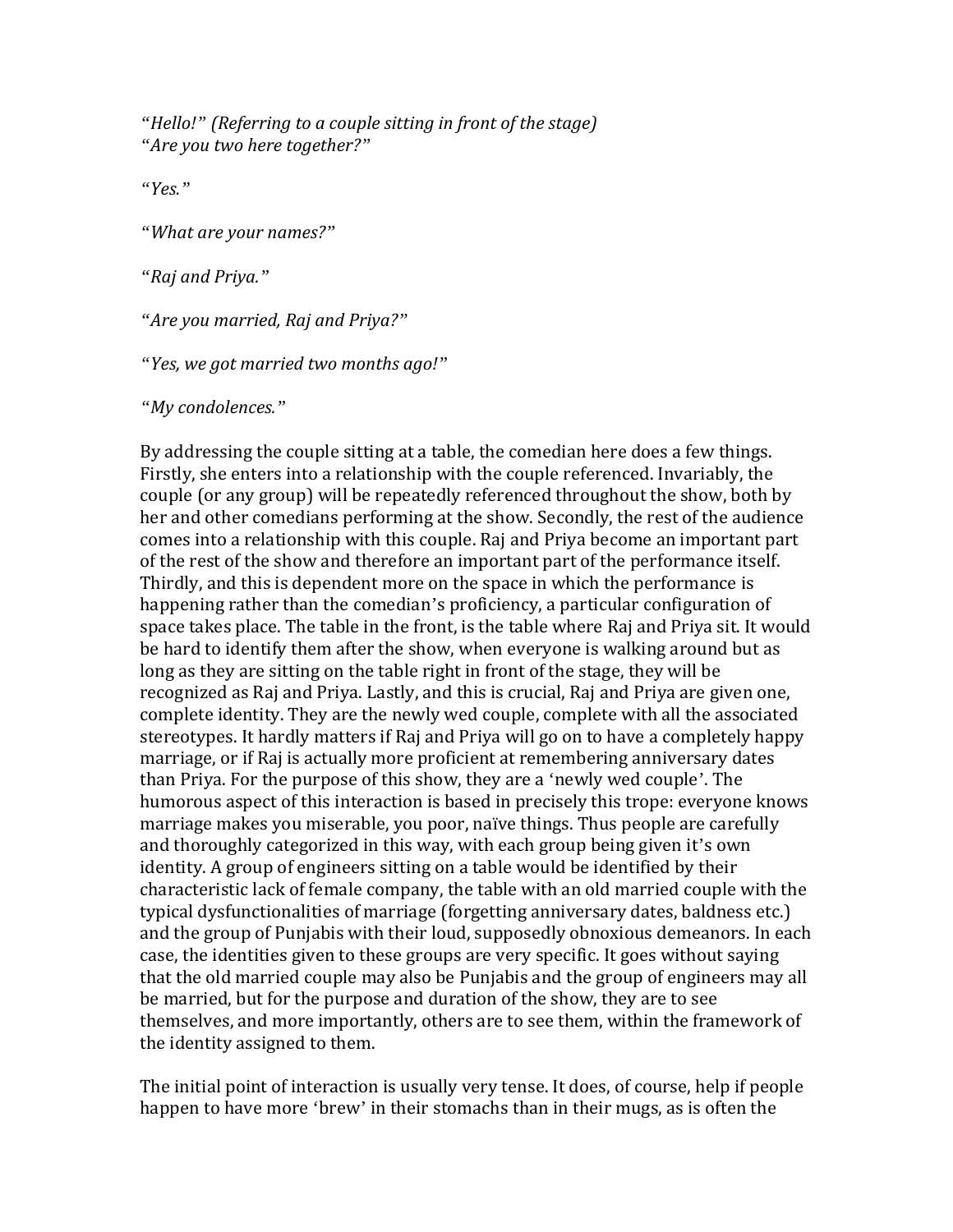case in places like Manhattan or Summerhouse Café where comedy shows are regular. Nonetheless, if the group addressed by the comedian responds with anger or even indifference to the interaction, the show is often doomed. Here is where we see certain vital elements to the weaving together of a social world. If the group that has been singled out laughs at the joke, not only are they accepting and therefore validating the interaction, but also they simultaneously extend an invitation to those around them to laugh along both at and with them. Thus this invitation gives humour an extremely intimate value. To allow someone to laugh at you is often one of the most intimate processes in the formation of relationships. While using obscenity to greet a friend evokes laughter and camaraderie, to do so with a stranger is to invite serious bodily harm to the self. Opening up aspects of your identity, your self, to be the object of humour, is an act reserved only for the most intimate and this intimacy is achieved, temporary though it maybe, through the interaction between the audience and the performer. The stage is set, both literally and metaphorically, for such closeness.

Thus despite the often racist, regionalist and sexist undertones of these jokes, they often function to create a sense of closeness and intimacy among the various members of the audience. Therefore, while the Stand-Up comic employs several secondary strategies to ensure that her joke is taken in the "right spirit", these strategies work together to help weave a strong, if transient, paradoxical intimate social space. Intimate because it transcends the social, the everyday norms of conduct and boundaries set for interaction with strangers, paradoxical precisely because they are strangers.

While members of various identity groups may come to these venues, they sip on the same drinks, eat the same food and listen to a comedian who speaks their language. They laugh at their identities, important though they are, in the face of what truly brings them together: class.

Here laughing at each other is strictly differentiated from laughing at the other.

#### **Interaction to confrontation: the heckler and the temporary 'other'**

*Laughter is one of the few things lawfully done together. But not only is it lawfully done together; the thing about laughing is that to do laughing right, it should be done together.*  - Harvey Sacks (2010: 559)

One of the most common places in which we saw the importance of maintaining a good relationship with the audience was in experiences where an individual in the audience would attempt to heckle the Stand-Up comic. In fact, in all of our interviews with comedians, one common theme was the heckler. In every case we were told that, if the audience was on your side, then you could say pretty much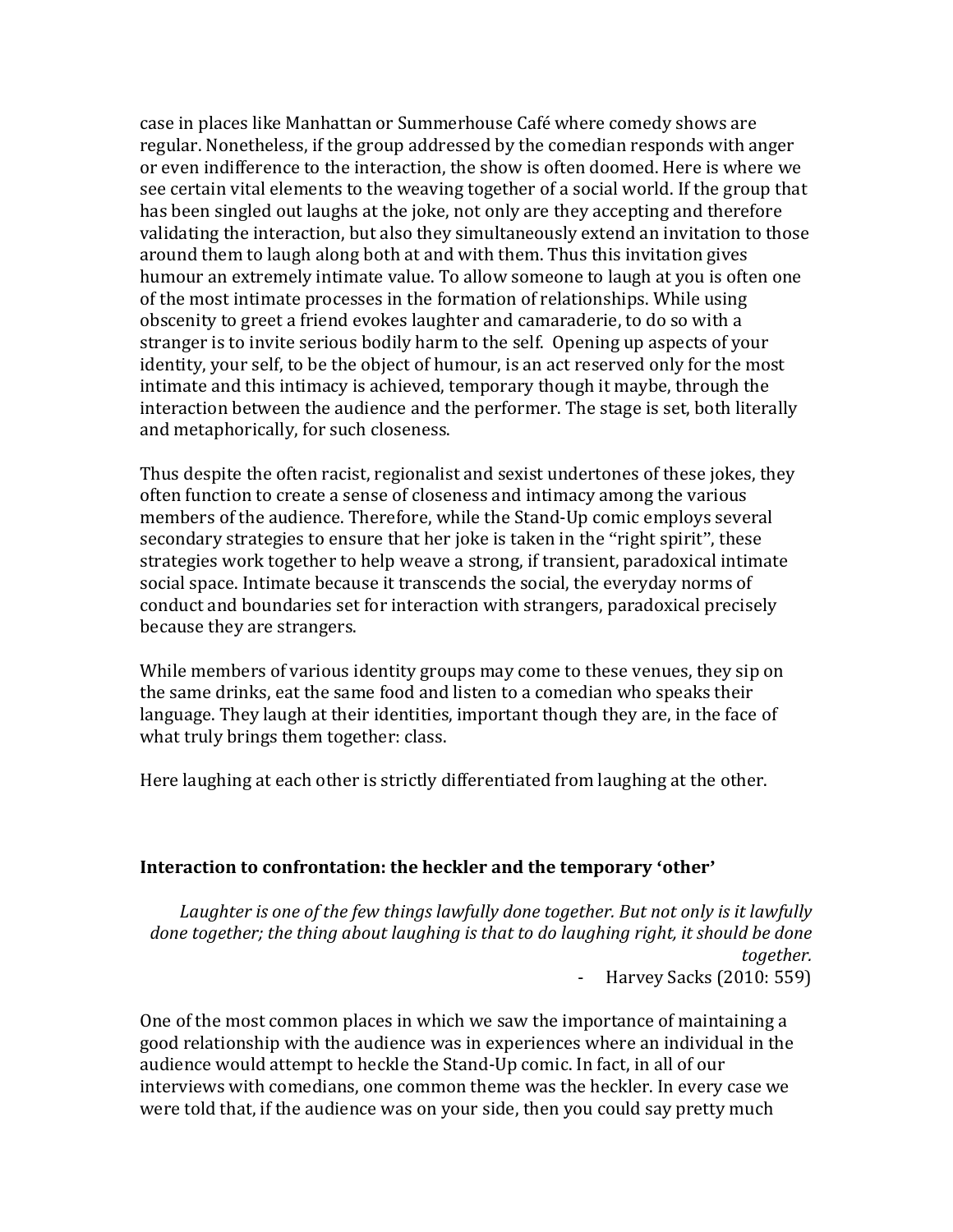anything and receive generous applause, effectively dismissing the heckler. Some comics went so far as to say that they looked forward to hecklers, as they were "fair game" once they decided to take on the comic. This was described to us neatly by on Stand-Up comic in the following way:

*"Whenever you get heckled, never get worried. Instead of insulting the heckler, calm down and get the audience on your side. Ask the audience whether they want the show to go on. They'll always say yes. So even if you can't think of something funny to say to put him down, you can count on the audience. Hecklers always lose."*

While some comedians intuitively comment – "they've paid for the show, they don't want it interrupted by a heckler" – it is clear that the issue is more complicated. It is important here to spend some time on precisely where the heckler stands with respect to the social world and why the audience is so quick to take the comedian's side in such a confrontation. In fact, confrontations often become sources for entertainment in themselves and there is no reason to believe that money spent was the motivating factor in choosing one form of entertainment over the other, particularly since some events (especially open mic events) were free.

Rather, we argue that the heckler in many ways challenges the harmony and intimacy of the temporary social world created by the (talented) Stand-Up comedian. Thus, declaring to both the Stand-Up comic and the audience that has thus far based its intimacy on laughter that the performance is "not funny" is met with jeers. It is met as such not because the performance is necessarily funny but because the very existence of this newly configured audience is suddenly under threat. Thus, hecklers aren't judged for their reasons, whether legitimate or illegitimate, but rather for the simple reason that he or she chose to contradict the framework of the show. The category of the heckler is therefore not reducible to simply that person that chooses to unnecessarily pick on the comedian to cause trouble – as is often done by comedians and audiences alike. While there is no denying that this may sometimes be the case, the category of the heckler often involves people that have in their own eyes been offended or hurt by the comedian. Thus, anyone that objects to the content of humour, whether that may be because the humour is sexist or because it threatens the dominant political order, becomes, in so far as they make their opinion evident, the heckler.

In order to compensate for this threat to the social world, those involved in it now laugh at the temporary 'other' created during the performance. This other may be the offended or the indifferent, but in each case they become 'hecklers'. Thus in this case, the term seems to disguise rather than reveal the nature of the people that are described by it.

*At an open mic event held at Summerhouse Café, the host addressed a group of women sitting at a table on one side of the room. This group had been fairly quiet through the performance and perhaps exactly this drew the comedian's attention.*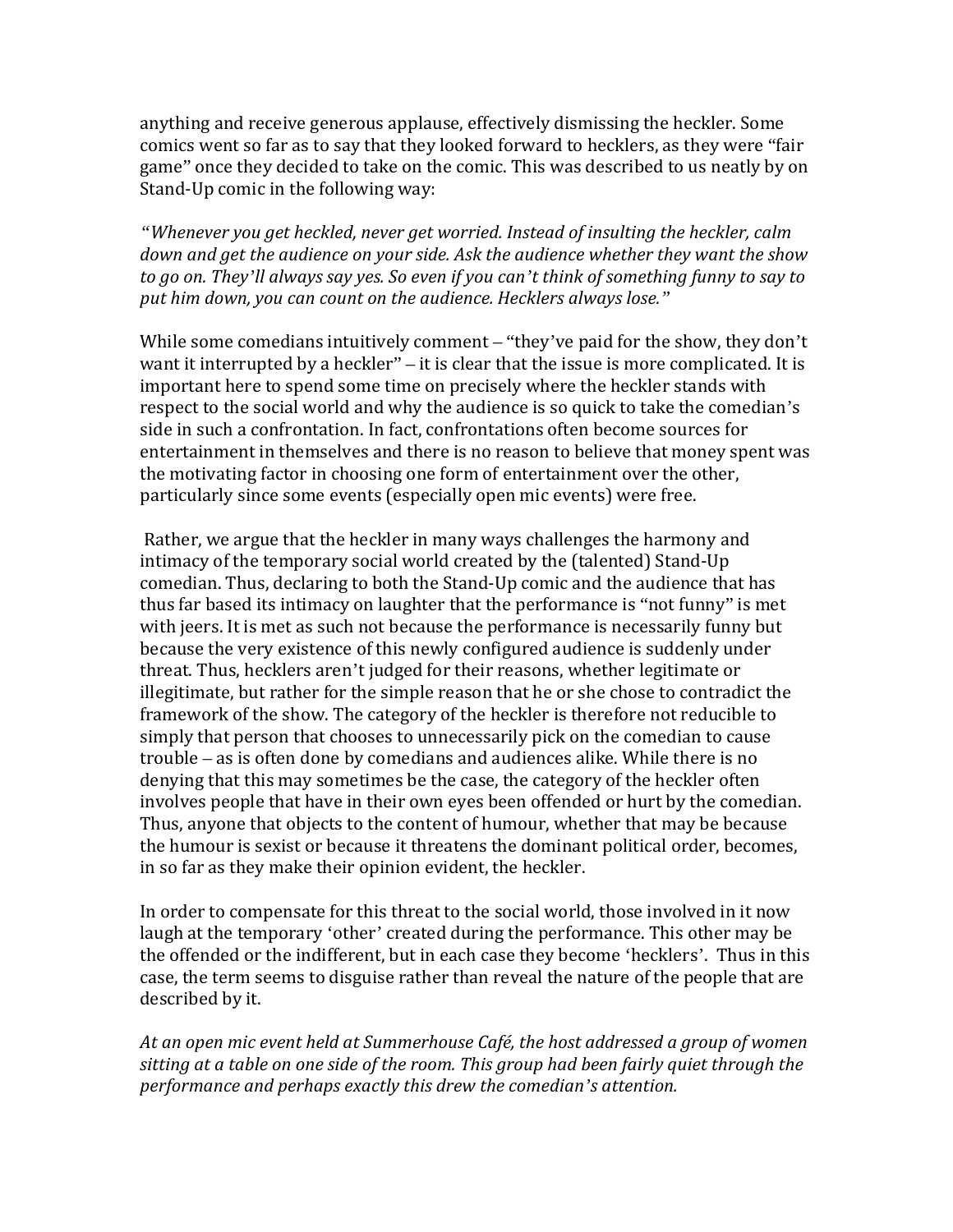*"Hello, what are your names?"*

*The group of women hesitated, clearly uncomfortable with the exchange.*

*The host then pointed to a table of engineers who he had previously mocked for not having brought any women with them.*

*"Maybe you should introduce yourselves!"*

*He then made a series of sexist jokes almost directly addressed to the table of women.*

*"I'm not a sexist or anything, I'm just saying I like sandwiches"…*

Here, while the women were merely indifferent to the performance staged in front of them, the strategy used by the host to address this group was identical in form to the strategy used when dealing with hecklers. While addressing the group, the comedian's immediate strategy was to get the crowd on his side by referencing the table of engineers who had been equally participants and trope through the entirety of the show. Gradually, he brought his audience together, and together they were able to laugh at this new temporary 'other'. The subtle allegation made is clear. "We're all laughing at ourselves, why can't you?"

It cannot be both simultaneously. Either humour is harmless and people being made fun of laugh along, or it isn't and people being made fun of must take offense. It is to protect the logic of this social world then that the audience and the Stand-Up laugh, in this case, not at each other but with each other, at the other.

Thus, humour and its content cannot be read without simultaneously analyzing the process in which this content is performed. Stand-Up comedy in Delhi is clearly thus far a product of elite culture. While the audiences are still being configured to the format, there is no denying that it is a form of entertainment that is rapidly becoming very popular. As one comedian told us, "earlier, you played the guitar to become cool, now everyone wants to be a Stand-Up comedian instead."

What needs to be recognized, is that while humour can often perform the function of othering – and this is indeed quite a significant part of Stand-Up comedy – it does so while simultaneously bringing together identities that are will to engage with its language. Those that lie beyond its reach – the 'other' is both constituted by the social world of Stand-Up comedy and simultaneously helps construct it.

In this section, we have focused on form that humour takes in Stand-Up comedy and the social world of humour created by it. However, in our experience of Stand-Up comedy, one thing was clear. People, as we observed, laughed for far too many reasons for us to be able to generalize, on the basis of content, the causes of their laughter. We will not be the first to point out the importance of comic timing to the success of humour and expect to be the last. While there is no doubt that humour, in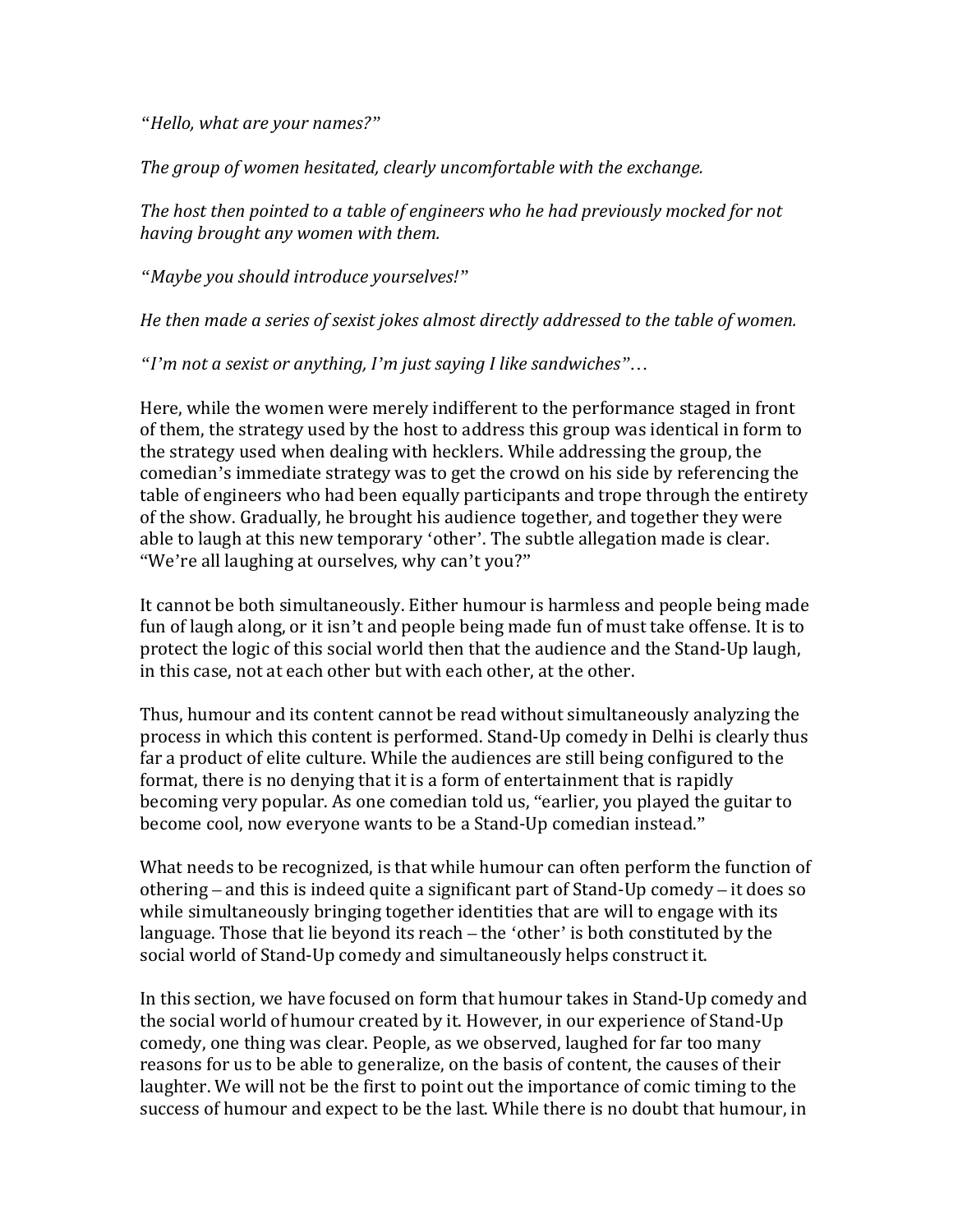the case of Stand-Up, cannot be restricted purely to the content of the joke, it is equally clear that this content is a necessary, if not sufficient condition for humour. In the next section we argue that the content of humour provides for us meaningful insights in to the underlying system of "commonsense" (Critchley 2002) within which the world of Stand-up comedy functions.

## **The Content of Stand-Up Comedy**

The profession of comedy requires the Stand-Up comic to be intimately aware of the cultural world that her audience inhabits. A shared ground of meanings is imperative for the performer's success since – we were repeatedly told – the scope for failure is extremely limited in stand-up comedy.

"*If you're a singer, as long as you're not very bad, people will clap at the end of your performance. Even if they didn't enjoy it, they will clap. Out of respect, pity, whatever. But laughter is not something that can be feigned. If you don't find it funny, you can't laugh. Take a look at the audience during any performance, and you can figure exactly how well the comic is doing."*

When asked whether he shapes his material to suit particular audiences, a comic admitted to tweaking a joke on sexual dimorphism to substitute Justin Bieber with Falguni Pathak in front of older crowds. If jokes function as moments of 'uncommon sense' that sneak up on our 'common sense' and take it by surprise (Critchley 2002: 18), it is the reservoir of shared meanings that the comic draws upon that we examine in this section.

Almost all comics we interviewed used the word "spontaneous" to describe their process of writing jokes. As a comic with 'cogito ergo sum' boldly tattooed on his forearm put it:

"*I don't think much about what will work and what won't…I just talk about things that strike me as funny…If you start thinking too much you end up killing the joke."*

However closer scrutiny revealed a broad convergence of themes that most routines dealt with, leading us to suspect more than just an unbridled spontaneity at work.

We witnessed that the sets of comics were saturated with stereotypes. This is understandable since stereotypes as an ordering process provide a 'short-cut' which the comics can rely upon. They possess the ability to condense a great amount of information in a strikingly simple manner that can be easily grasped (Dyer 1999). By far the most frequently used trope consisted of regional stereotypes. Comics deployed well-established caricatures of people from various parts of the country to elicit laughter. A related set of jokes pertained to cases of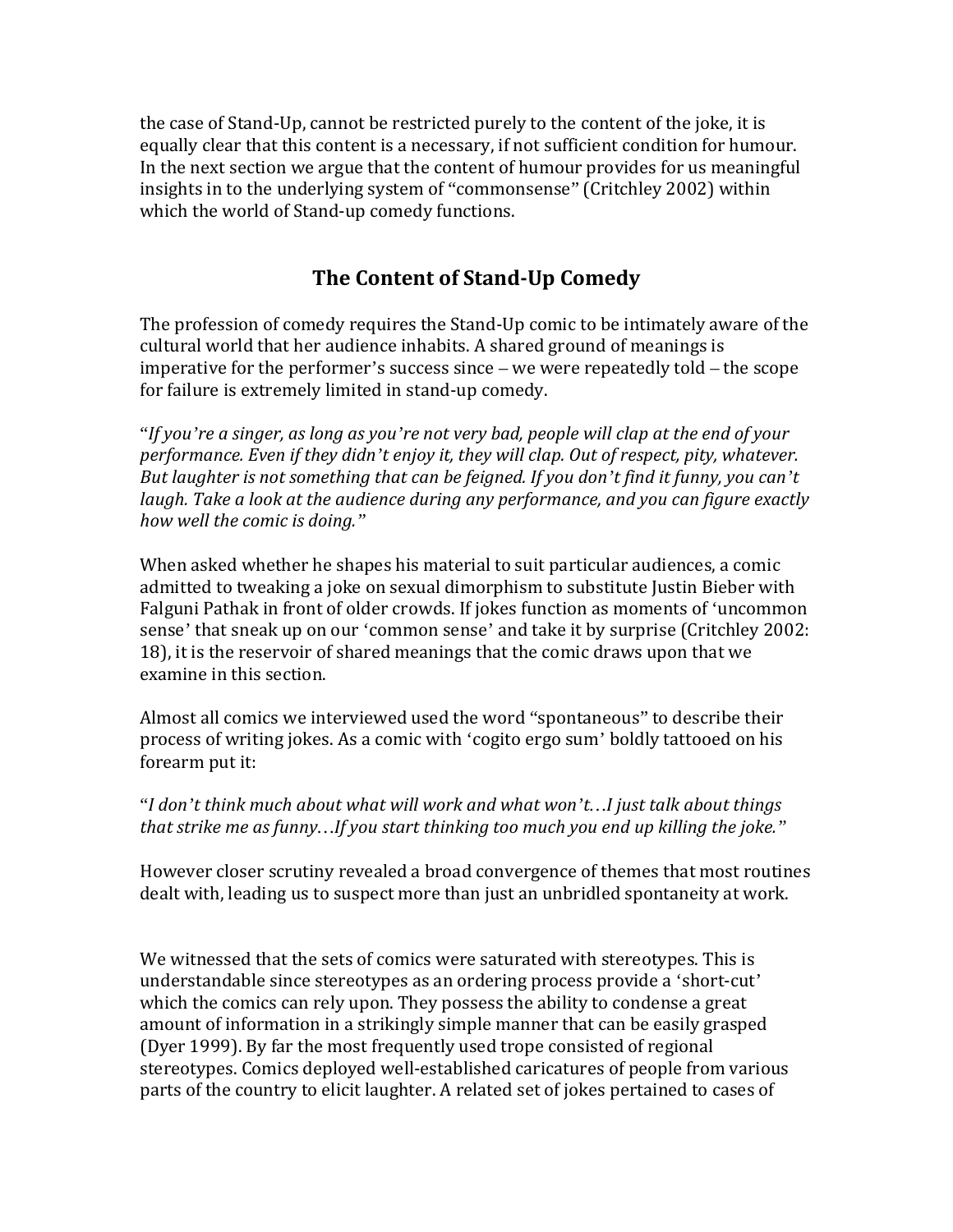cultural mistranslation, again highlighting cultural differences that cause accidental humour. The keen consciousness of this kind of diversity is perhaps a result of urban life – especially in a city like Delhi – that has historically been the melting pot of peoples and cultures. As Sacks (2010: 474) argues, jokes contain information relevant to the people among which they circulate. Humour thus becomes a way of reckoning with cultural diversity, within the framework of urban, elite society.

The elite character of the audience was easily discernible from the jokes of the comics itself. A lot of the humour we observed was clearly accessible only to a particular class. Jokes about awkward moments on airplanes, or complaining about the size of trial rooms in mall can be understood and laughed at only by people who have experienced these issues and can relate to them. The waiters at these restaurants are thus barred from the temporary community forged by humour, even though they are physically present. When pressed on the issue, a comic blurted out:

*"I talk about what I see, what affects me. Poverty nahin dikhti mujhe yaar… kahaan hai poverty? Main poverty ke baarey mein kyun baat karun?" (I don't see poverty man… Where is the poverty? Why would I talk about it?)*

Indeed, looking around our posh surroundings, we couldn't find evidence to prove him wrong. This was a class that had the luxury of blindness.

Not only was there a homogeneity with respect to the class composition of the audience, most of them also worked in the corporate sector. This was indicated by the fact that comics had developed some content specifically for them. Many of the Stand-Up comics we interviewed had pasts relating them to the corporate world – either in marketing, advertising, or in one case even owning a restaurant. Repeatedly through the shows we watched, references were made to the corporate world. This is an interesting phenomenon in light of the relationship between Stand-Up comics and corporates. Every Stand-Up comic that we spoke to, without exception, told us that they made money off 'private shows' that they did for various social events organized by corporates. It is interesting that the private sector has, in this way, become one of the primary patrons of Stand-Up comedy. While Stand-Up comics often speak of these shows with disdain, it is clear that the influence of corporate audiences extends beyond the explicit patronage of the private sector. During one of our interviews we saw a perfect example of the relationship between the comedic and corporate worlds.

*"I went to do a private show for some office and I was told it would be a show exclusively for HR employees. When I got there, ready to do my bit, I realize the audience was entirely male!"*

She then looked at us incredulously as we nervously laughed, not quite understanding why. It was only later on that we realized that HR employees were 'supposed to be' women.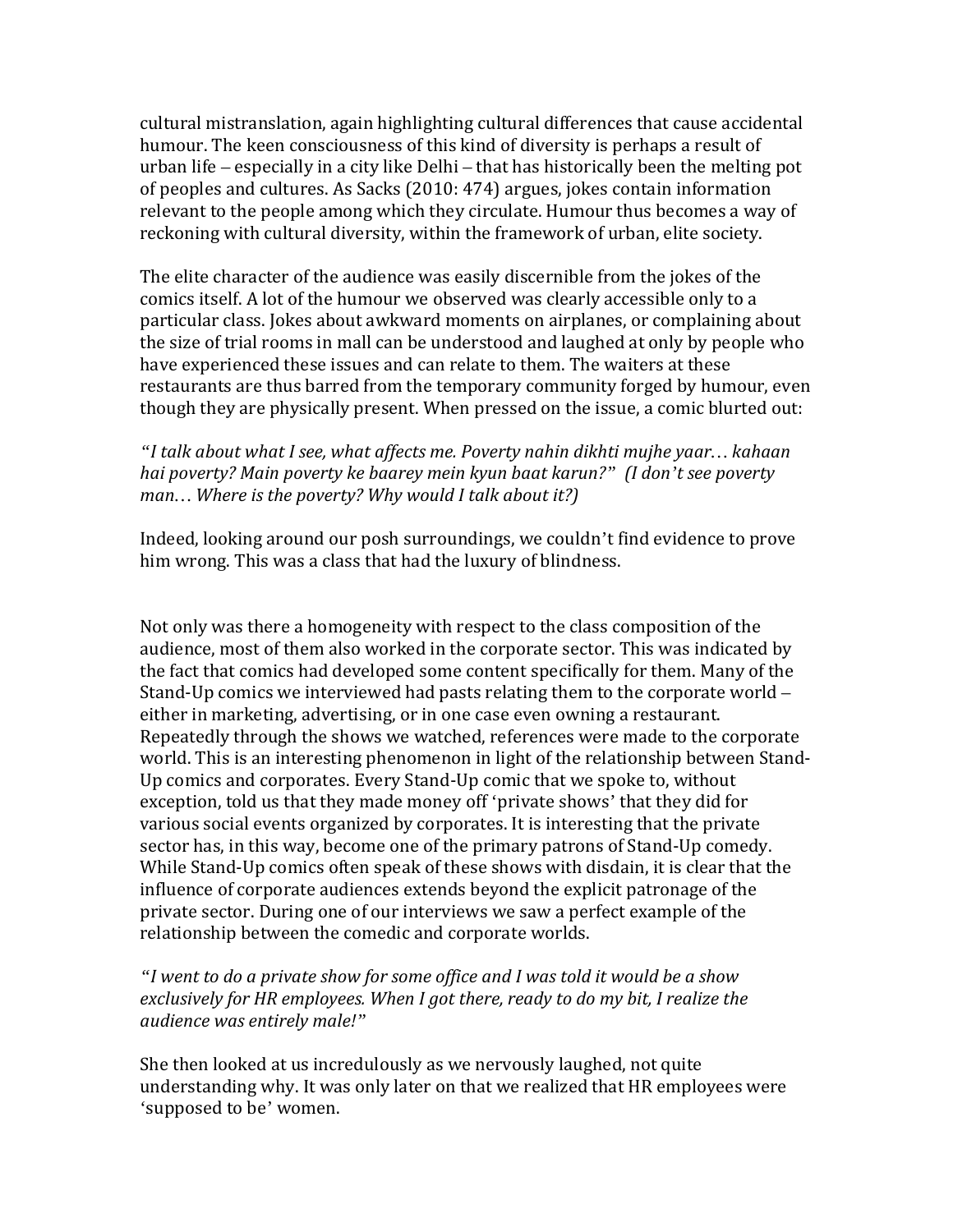Sexual content and vulgar language was another prominent feature the extensive use of which sufficed to generate laughter regardless of context. This was permissible since stand-up comedy constructs itself – and is perceived as – a privileged space free of the restrictions operating in society at large. In fact not only was such content allowed, but it was a major attraction which in part defined the character of these shows. Another interesting thing we observed here was that the usage of more 'rustic', indigenous, North-Indian 'gaalis' (swear words) was almost always more successful than their 'elite', English counterparts. In some ways, the space of the comedy show allows this crowd of urban elites to momentarily relax into a state where they can look back fondly at their 'subalternity' which they recognize in most other spaces as a source of discomfort and even embarrassment. This is highlighted by the way in which officially organized corporate shows control explicit content. All of the Stand-Up comics we interviewed told us that they were categorically told to leave any explicit/vulgar content when performing at corporate gigs. Thus, while elite spaces are often cleansed of profanity, the space provided for Stand-Up comedy allows for such repressed facets of the otherwise repressed every day to be addressed comfortably.

Their status as comedic exempted such remarks in the eyes of most audience members. On querying them we always received a response along the lines of: "*it's comedy…anything goes."*

The freedom to say anything did not seem to extend to all topics however. Here, perhaps as important as the themes that were repeatedly addressed, are the themes that were, either deliberately or otherwise, left out.

Here again, there is no reason to believe that comedy need be a format of expression exempt of scrutiny. However, for members of the audience, it is important that the space be looked at as such in order for it to perform the function that it does. This attitude composes the 'willing suspension of offence' that audience members enter a show with. While undoubtedly, this suspension isn't anywhere near perfect and needs to be carefully constructed, it is essential to the success of Stand-Up comedy.

#### **Limits to 'free' expression?**

All comics we interviewed denied there was any issue they would refrain from as long as they thought it was funny. Some subjects, however, lend themselves more easily to humour while others require greater delicacy. A comic reflected:

"*I have a Muslim joke…I've never used it…I've been polishing it for two years…I don't think I'll ever use it".*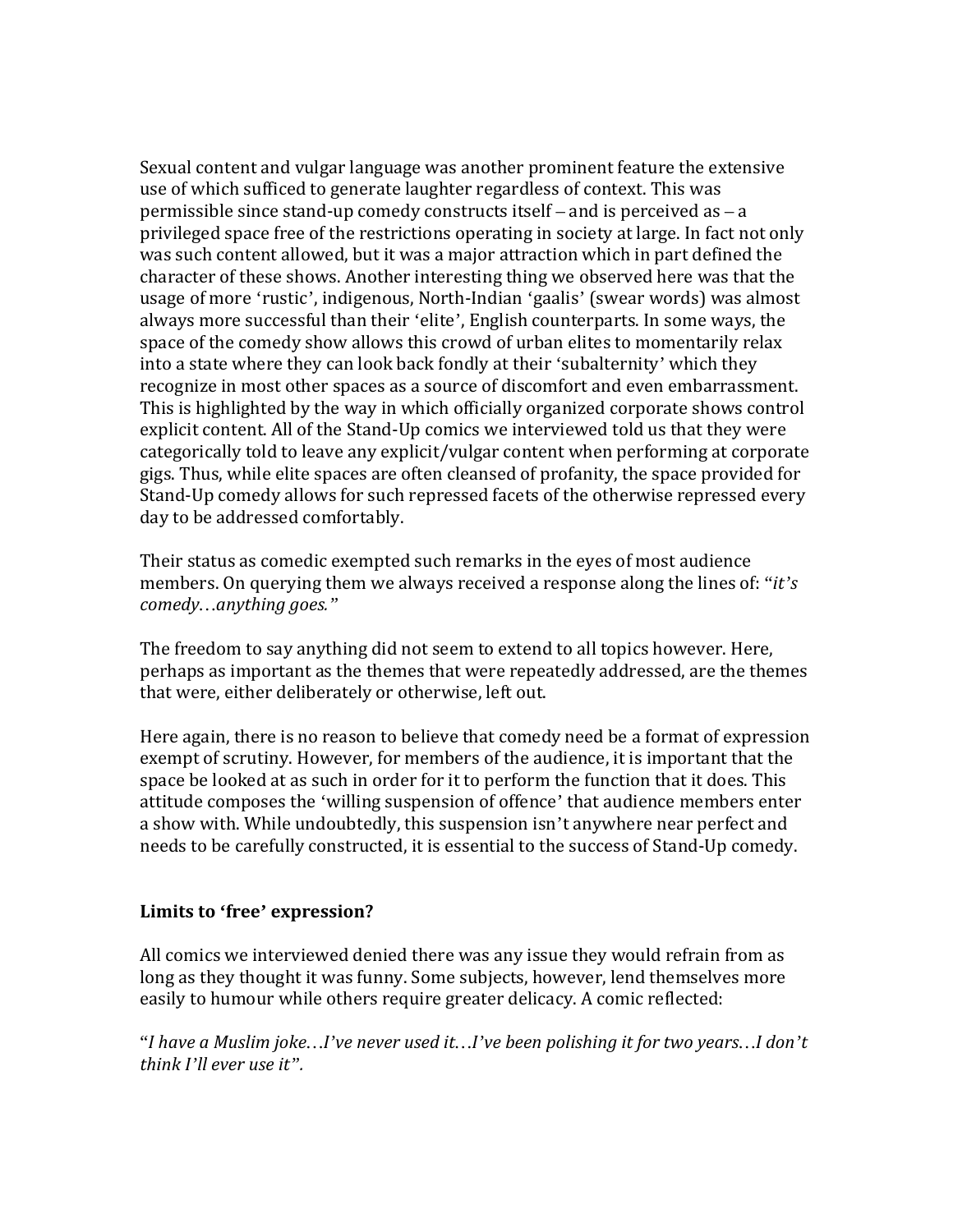Another comic with a particularly well-crafted Muslim joke told us that he used it only with "audiences who could take it" and that too only after they were "some drinks down".

Some found it easier than others to deal with certain sensitive topics. Citing the case of a young Muslim comic who regularly does Muslim jokes, one comic noted: "*It's generally ok if it's coming from the horse's mouth."* Indeed any comic who didn't conform to the normative male, Hindu identity was implicitly required to address the issue of his or her difference. A female comic confessed:

*"When I'm on stage I have the additional burden of being a woman…Not only do I have to make them laugh, I have to make them laugh being a woman…I can't ignore that…Once I talk about it, the audience can be at ease, and then we can move on with the show."*

We saw her do exactly this at the beginning of her show:

*"You know, I really hate feminists. Because of them I have to stand here on stage and actually earn a living for myself. Shame on you!"*

Here, she expertly addressed the elephant in the room – the fact that she's a woman – immediately brushing aside questions of feminism while recognizing that if it weren't for feminism, she wouldn't have been on stage in the first place. This postfeminist narrative on the experience of comedy as something that ought to be gender neutral, but clearly isn't was clear in her annoyance with people that often told her that she was funny 'for a woman'*.* 

While some themes were avoided in the shows because they were considered tricky to negotiate, others – such as questions of caste – were absent from the consciousness of the gathering. When a caste group was mentioned, it was usually referenced as a regional group rather than as caste groups proper. So 'Haryanvi' and 'Jaat' were often exchangeable as were 'Gujrati' and 'Marwadi'. While caste terms may be present, caste, as a relational category is left entirely untouched. For the elite that consume Stand-Up comedy, caste is not only taboo, it is well and truly invisible. The absence of any humour on this topic is to us indicative not of the fear associated with the response these jokes might elicit. Rather, these questions are never considered. They exist outside the world of commonsense that this form of humour constructs.

*"Agar main Khatri boloonga, toh koi relate nahi karega. Par jaat boltey hi logon ke dimaag mein stereyotype aajata hai" (no one will relate to me saying 'Khatri'. On the other hand, when I say 'Jaat', people will instantly have a stereotype in their head)*

The aversion to talk about certain social axes or lack of consciousness about them is clearly not a given, but is contextually dependent. It is the social climate which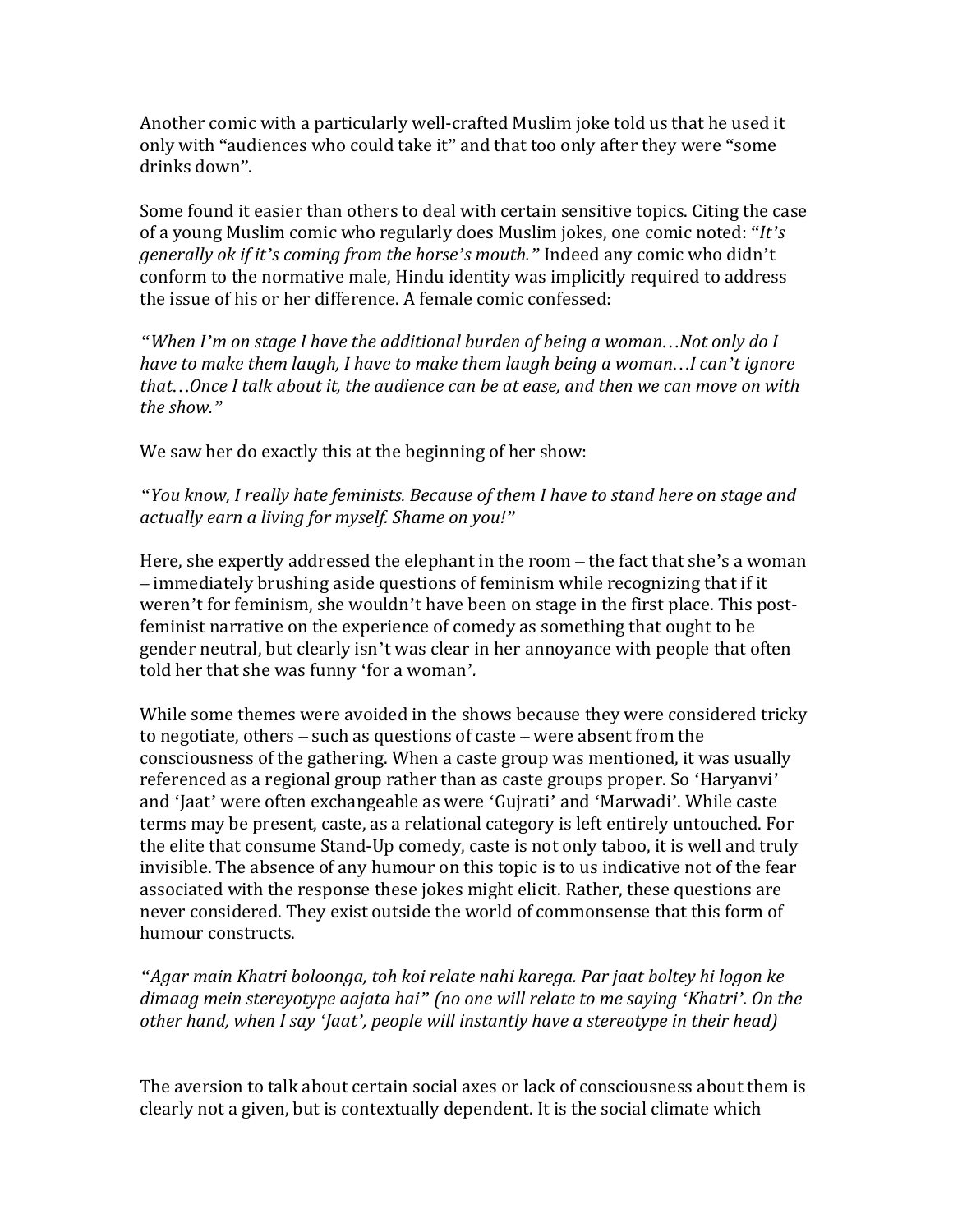determines what will count as funny. This was evidenced by the demise of rape jokes after the December 16 incident:

"*The following February we were having a show in Bombay…It was going well…This one comic suddenly cracked a rape joke…It fell dead…And then the crowd didn't laugh even once during the rest of the show*."

Increased sensitivity regarding the issue of violence against women meant that facetious remarks on the topic would not be appreciated. Stand-up comedy therefore seems to act as a barometer for social change.

One other incident that was credited for the increasing caution with which comics approached their material was the airing and subsequent banning of All India Bakchod's show, 'Knockout'. The show involved several comedians and celebrities from the film industry from around the country 'roasting' two Bollywood celebrities. The show drew as much flak as it did popular attention for its offensive material. This genre of 'insult comedy' was met with huge controversy and FIR's against the organizers of the event were filed.

*"Post the AIB incident, Stand-Up comedy has become a lot more popular in India… Because of Bollywood, at least now everyone knows that such a genre exists… that also means that there is a lot more attention paid to what we say and there are some comics that always have at least one FIR filed against them"*

Thus, these two watershed moments in the brief history of Stand-Up Comedy in India seem to frame the questions surrounding free speech and self-censorship. While AIB's video brought increased scrutiny to the world of Stand-Up comedy, the December 16 incident brought an unprecedented sensitivity to a particular genre on jokes, setting it apart entirely as taboo.

#### **Conclusions:**

When we first entered the field, we were concerned primarily with the cultural meanings of humour. We hoped to break down the recurring themes in Stand-Up comedy in order to be able to understand why people laughed and the political implications of their laughter. While these questions remain important, it became increasingly clear to us that Stand-Up functioned as a carefully constructed process. People laughed for various reasons and to essentialize this laughter as a result of simply the 'joke' in its textual form is to seriously miss the various aspects of Stand-Up comedy that make it the increasingly popular, unique cultural phenomenon it is in urban spaces all over the country today. The relationship between a nascent audience (in the NCR region) and a nascent comedy industry provides a special circumstance in which these processes can be observed and analyzed as a product of the elite culture they cater to. Class, in many ways, becomes the common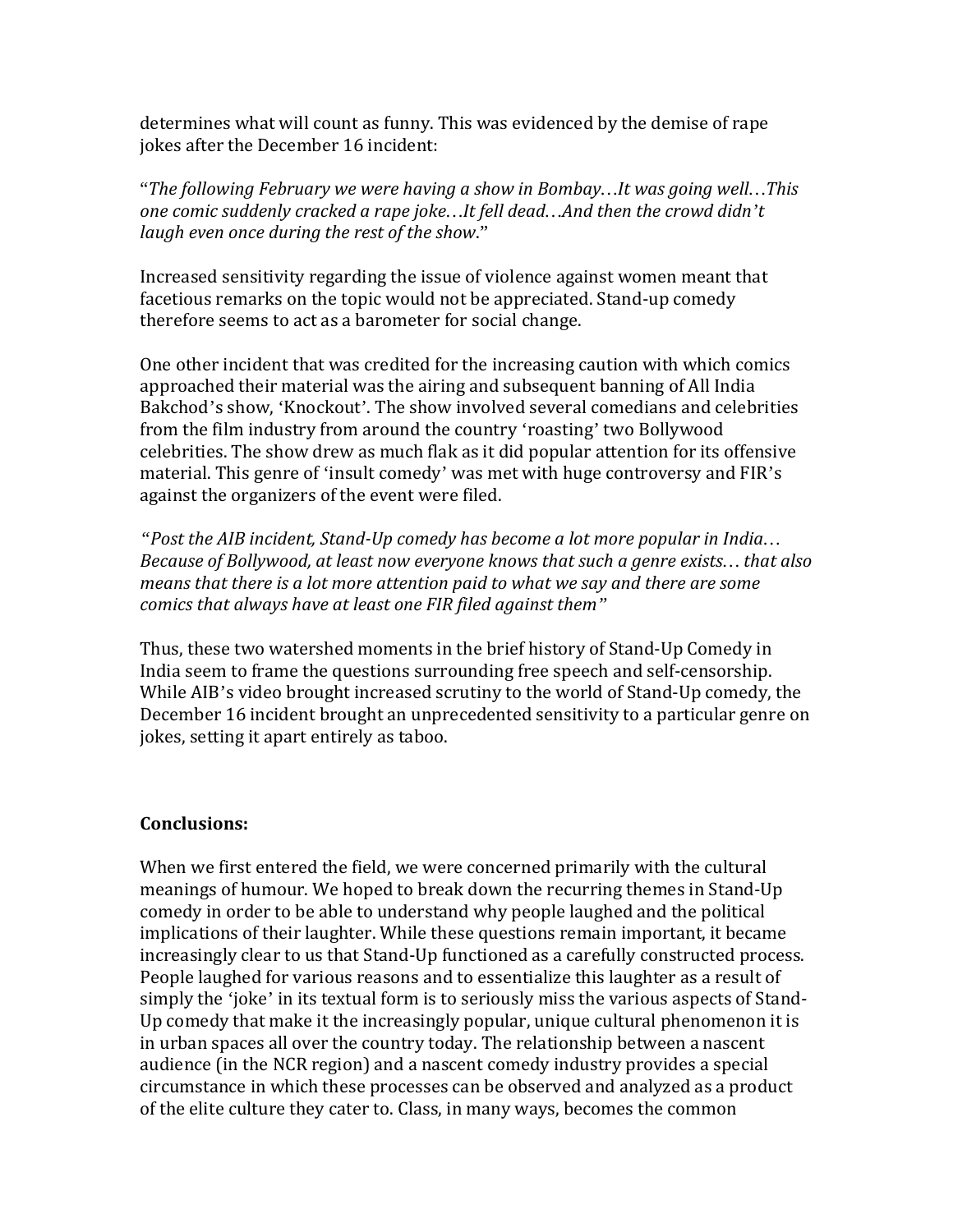denominator for humour. Here class is not only a pre-requisite to access these shows or to understand the content of the humour presented. It is, in addition, the sense of commonality and identity that rises to the surface as a result of the social worlds constructed by comedians during these performances. Laughter, when looked at through this framework, becomes a powerful factor in constructing intimacy. Thus regional stereotypes, for instance, become ways in which two groups of people are brought closer to each other. This sense of intimacy, however, further places the 'unfunny' or those who refuse to accept laughter in extremely vulnerable positions. The othering that results from the latter form of laughter is essential to understanding how and why humour can become an equally effective tool in distancing two groups. The offended have no space in the world of Stand-Up comedy and are thus exiled. They are no longer members of the social world to be laughed with, but rather objects of ridicule. It must be strongly emphasized here that these observations are far from perfectly generalizable. It is often possible that the Stand-Up fails to build the kind of world that we have described. However, when this is true, the offended is no longer the exiled or the 'other'. It is precisely here that we see how humour functions. A bad performance is as unlikely to create intimacy, as it is a sense of otherness. A good performance is able to do both these things extremely effectively.